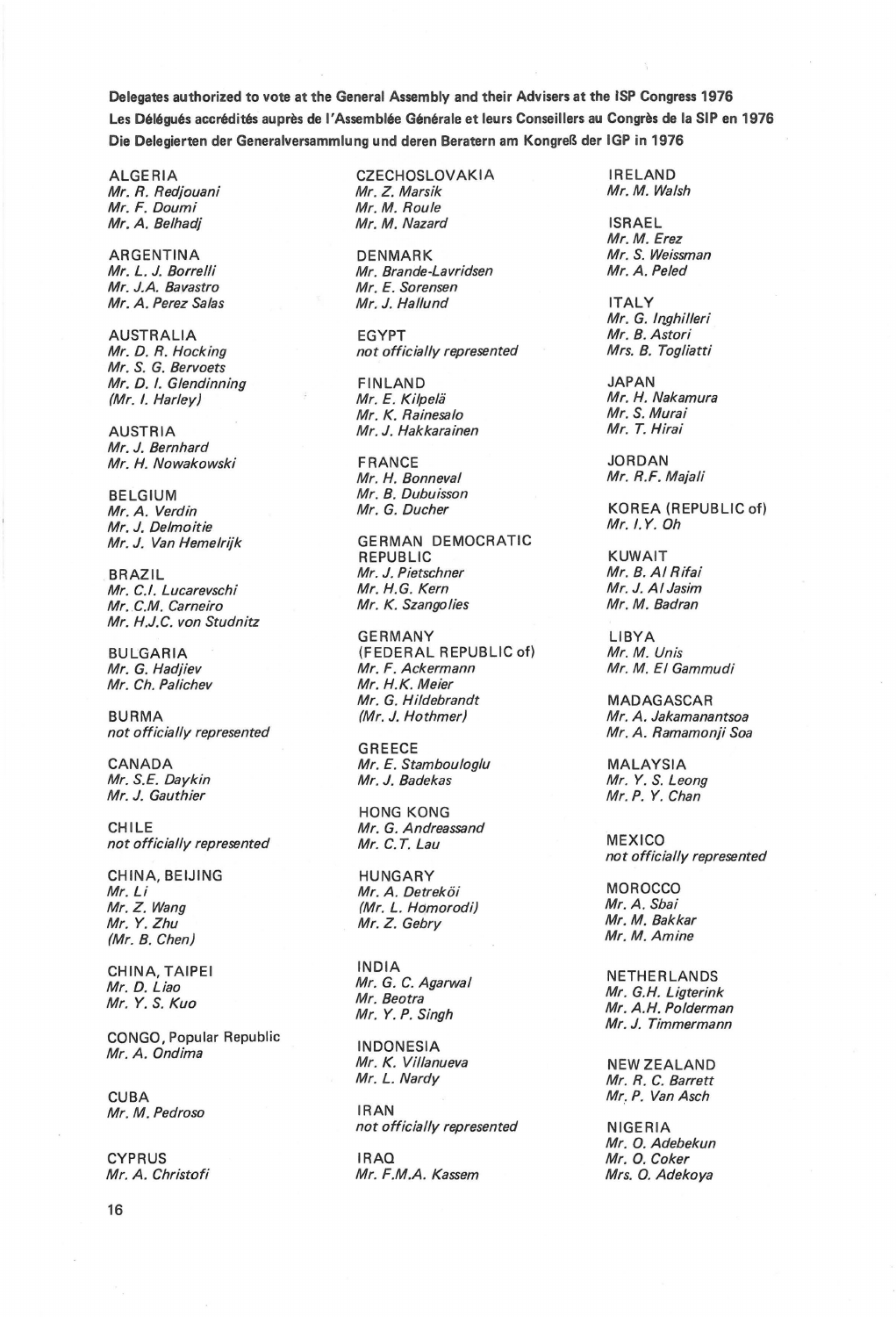NORWAY SPAIN THAILAND Mr. A. Ulltveit-Moe Mr. M. G. Sanches Mr. M. G. San<br>Mr. I. Hadem

PAKISTAN<br>
not officially represented<br>
not officially represented<br>  $Mr. M. Benhamouda$ not officially represented<br>SRI LANKA

Mr. C. Arias Graziani m. J. Tasaico (Califannia: SUDAN SUDAN TURKEY)<br>Mr. J. Tasaico (Mr. M.M.A. Rahim Mr. M. Aytac<br>Mr. J. Romero (Mr. M.M.A. Rahim Mr. M. Aytac

PHILIPPINES<br>not officially represented

Mr. C. Lipert<br>Mr. Z. Sitek SWEDEN Mr. J. Wapinski

Mr. C.F. Ferreira

Mr. N. Oprescu<br>Mr. E. Cotovanu

SOUTH AFRICA Mr. M.N. Kallash Mr. M. M.F. Braum<br>Mr. K. Lester Mr. M.A. Kalao Mr. M.P. Joksie

Mr. Pedraza

PERU not officially represented

Mr. M.M.A. Rahim<br>Mr. H.M. Hassan

no.t officially represented SURINAME<br>POLAND not officially represented Mr. J. Kelsey

SWEDEN Mr. K.B. Atkinson<br>Mr. J. Talts Mr. B. Adolfsson<br>Mr. P. O. Fagerholm Mr. R. McHail Mr. P. O. Fagerholm

Mr. R. Knoepfli U.S.S.R. ROMANIA Mr. C. Eidenbenz<br>Mr. N. Oprescu Mr. O. Koebl

Mr. M.A. Kalao

Mr. S. Kruttanat

Mr. M. El Boubaker<br>Mr. R.B. Achour

Mr. M.O. Altan<br>Mr. Oromeci

not officially represented Mr. J. Kelsey<br>Mr. C.D. Burnside

PORTUGAL Mr. J.M. Zarzycki SWITZERLAND Mr. W.D. French

Mr. N. L. Makarenko

Mr. N. Zegheru SYRIA YUGOSLAVIA Mr. I. Buder<br>Mr. F. Braum



Delegates at the General Assembly